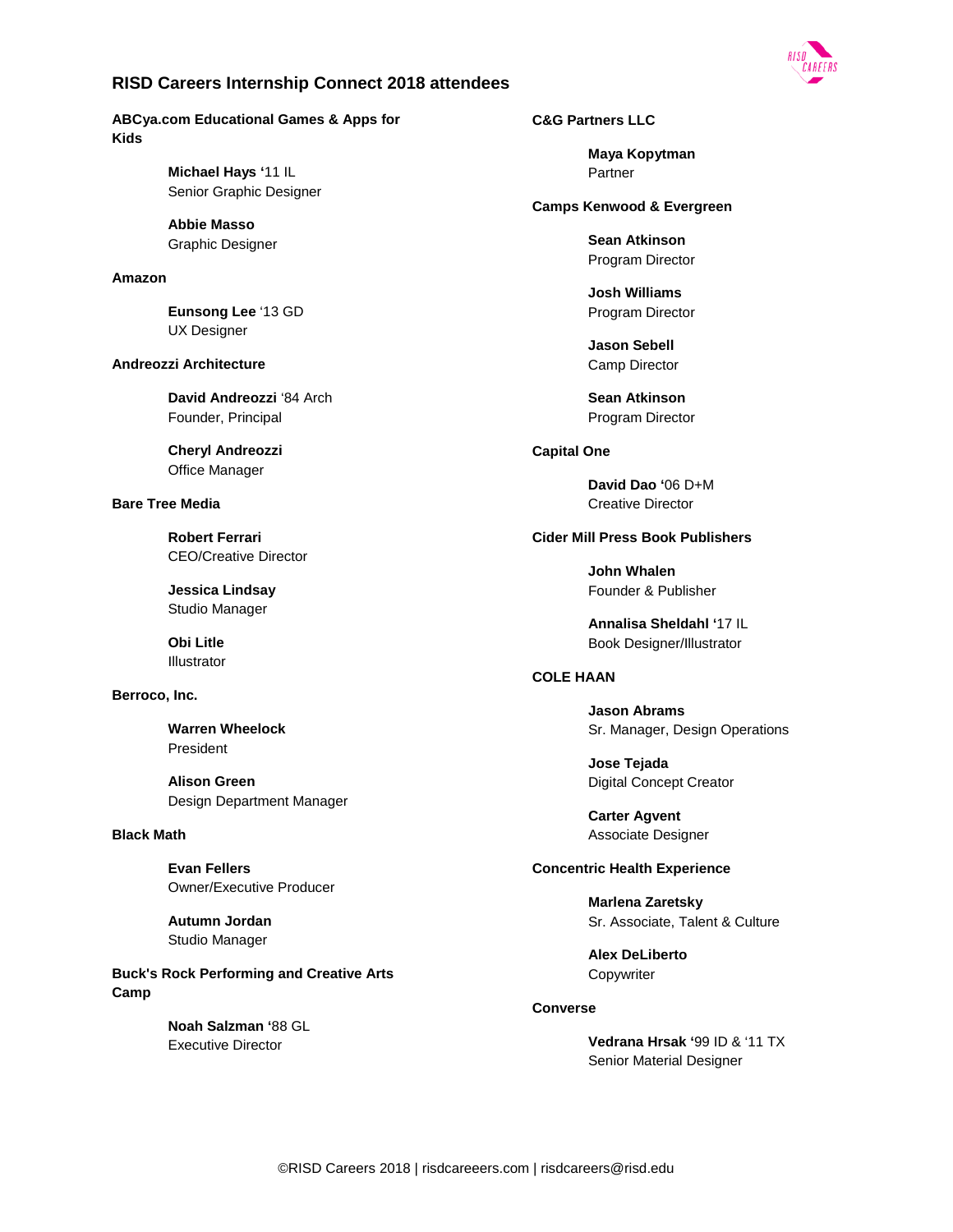

### **CVS Health**

**Rebecca Sisson '**05 GD Assoc. Creative Director, Experience Design

**Chuck Gladney**  Sr. Director, Experience Design

### **David Monn, LLC**

**Elizabeth Santoro**  Business Manager

**Kayla Little '**13 IL Design Manager

### **David Yurman**

**Abby Zurschmit**  Talent Acquisition Specialist

**Amanda Miller**  Vice President of Talent Acquisition

### **Dell**

**Allison Behrmann**  Director

**Falza Khanani**  CMF Director

**Drew Tosh**  Next General Design Dir.

### **Design Distill**

**Andrew Hartness**  Managing Partner

**Rania Karamallah**  Designer

### **DiLeonardo International**

**Jennifer Skaife**  Design Director

**Elizabeth Hernandez**  Business Development Manager

**Shayanne Wu**  Office Support

### **Dory Ventures LLC**

**Ellie Courtney**  Executive Director

### **DREAM Collaborative**

**Troy Depeiza**  Principal

**Jalexis Smith**  Reception

**Sara Kudra '**09 Arch Project Architect

**EF Education First**

**Nate Cameron**  Creative Director

**Marisa Landry**  Recruiting Coordinator

### **Essential**

**Sonya Mead**  Director

**Tara Kovalik**  User Experience Researcher & **Designer** 

## **FABSCRAP**

**Camille Tagle**  Co-Founder+Director of Reuse

**Annie Keating '**16 TX Volunteer Coordinator

**Lauren Oh**  Student Ambassador

### **Facebook**

**Andrew Liebchen**  Product Designer

**Julyanne Liang**  Product Designer

**Kelly Simon**  University Recruiter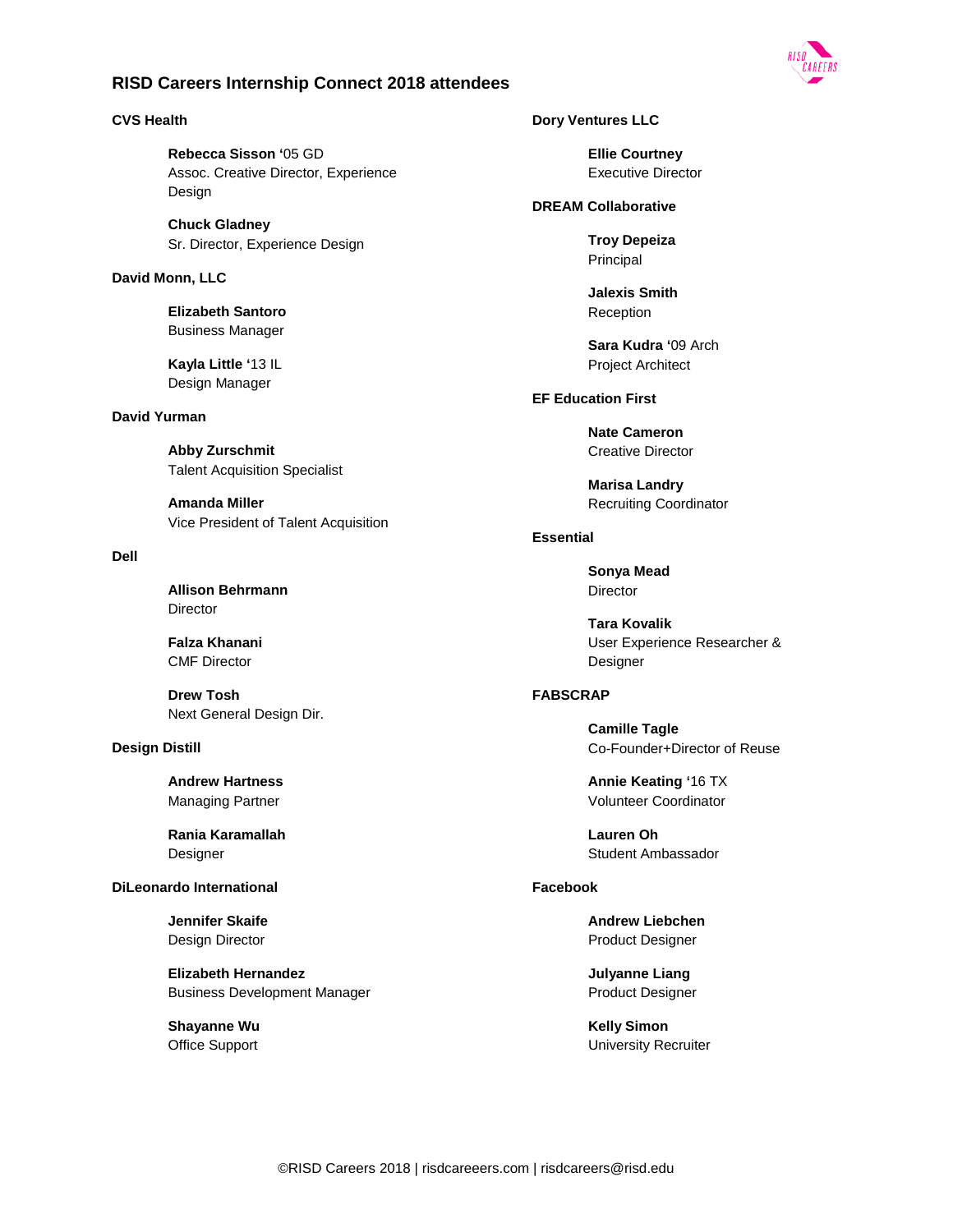

### **Fidelity Investments**

**Ruth LaGue '**86 GD Principal Visual Designer

**Stephanie Hill**  Associate University Relations Manager

**Mimi Neal**  University Talent Agent

### **frog**

**Carey He**  Talent Acquisition Coordinator

**Tasnima Tanzim '**18 GD Visual Designer

#### **Fuller Craft Museum**

**Sage Brousseau**  Director of Education

### **Giant Shoulders & Co.**

**Tino Chow '**09 ID Founder

**David Barnum**  Partner, Brand

### **Google Inc.**

**Sheila Larkin**  Talent Lead

**Jasmin Morales**  Recruiter

**Adam Katz**  Design Lead

**Cindy Mai**  Design Lead

### **Hasbro, Inc.**

**Evelynn Glausman '**06 PR Manager - Product Development

## **Huge**

**Elena Anderson**  Associate Recruiter

**Sarah Gray**  Creative Recruiter

**Hutker Architects, Inc**

**Jim Cappuccino**  Principal

**Julie McCarron**  HR Coordinator

**Tom McNeill**  Associate

### **IGT**

**Sarah Morton**  Global Talent Acquisition Specialist

### **Infosys**

**Roger Doty**  Sr. Director

## **Infosys Limited**

**Eden Fernandes**  Marketing Executive

**Paul Bailo**  Head of Vision

## **Interbrand**

**Julie Alperen**  Senior Director, Talent Acquisition

**Scott Brower '**13 GD Senior Designer

**Spencer Seligman**  Designer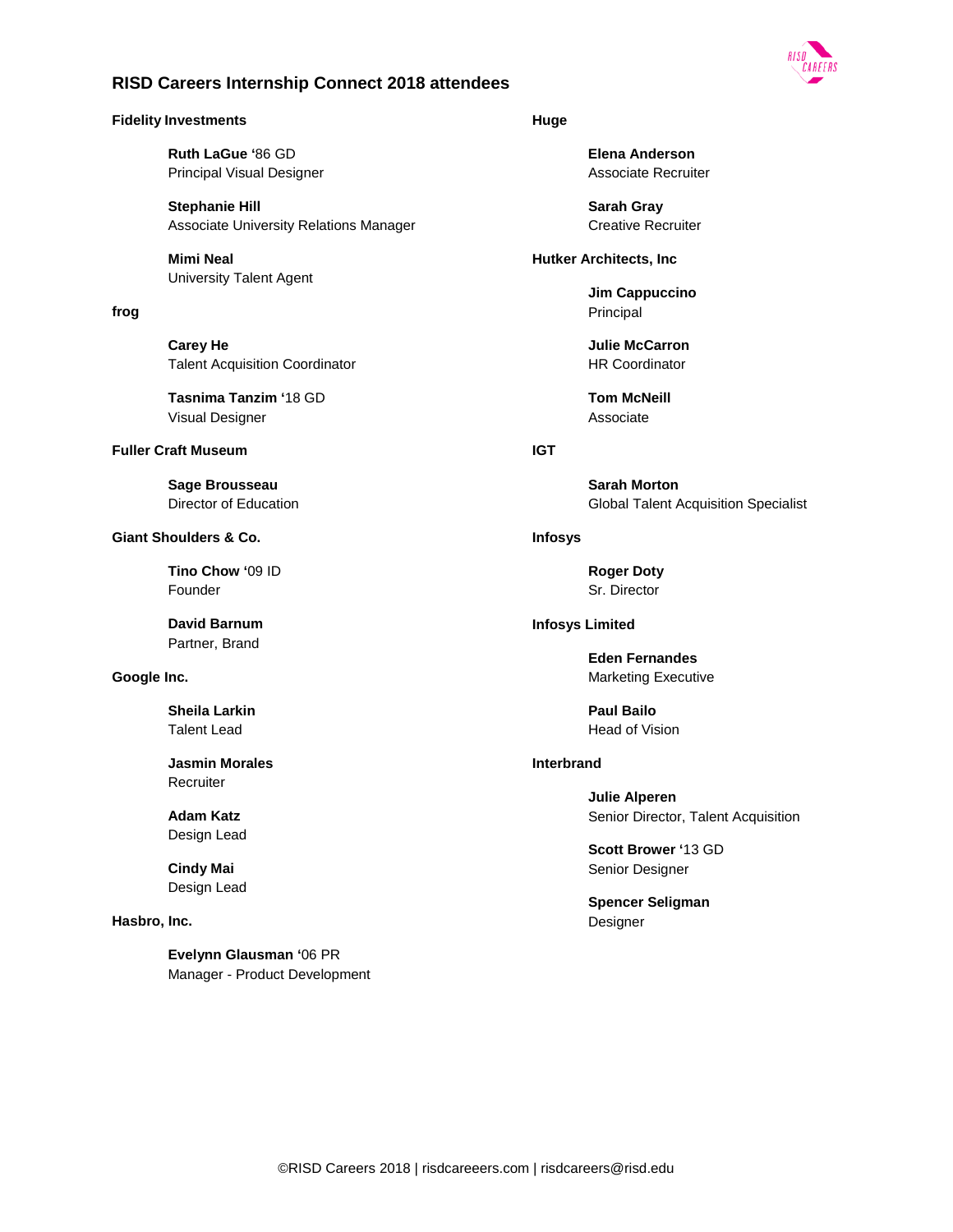

### **Johnson & Johnson**

**Jennifer Arnell**  Global Operations Design Manager

**Cindy Nuez-Guevara**  Jr Analyst, Global Operations

**Claudine Strout Recruiter** 

**Yazan Faraj**  IT Analyst

**Iman Serog '**18 ID Assoc. UIUX Prototyper

#### **Keen Footwear**

**Scott Owen**  Innovation Manager

**Chris Brown '**96 ID Design Director

**Benjamin Kolligs**  Robotics Engineer

**Lisa Holm**  Talent Sourcing Specialist

## **Key Tech**

**Chet Larrow**  Industrial Designer

**Andre Minoli**  Industrial Designer

## **Kohler Co.**

**Sharon Methfessel**  Area Associate II

**Matt Wegner**  Sr. Industrial Designer

**Niels Eilmus**  Mgr. Design Studio, Kitchen

## **Konrad Group**

**Teresa Man**  Experience Director

## **LinkedIn**

**Emily Ho**  Project Manager

**Chelsea Ward Recruiter** 

**Ginny Borelli**  Sr. Manager, UED Recruiting

**Gregory Walloch**  Director, User Experience Design

**Diya Sharma**  Designer

**Little Kids Inc**

**Yann Poisson '**99 ID Senior Product Designer

## **Lovepop**

**Julia Jiao '**12 ID Industrial Designer

**Jozef Karpiel**  Senior Designer

## **Matouk**

**Marel Harper '**03 GD Sr. Graphic Designer

**Mindy Matouk '**05 INTAR Creative Director

**JIm Meizoso**  HR Director

## **Metal Dynamics**

**John Zeller**  Director of Engineering

**Ross DePIETRO**  Executive VP

**Andrew Peterman** '03 ID Product Designer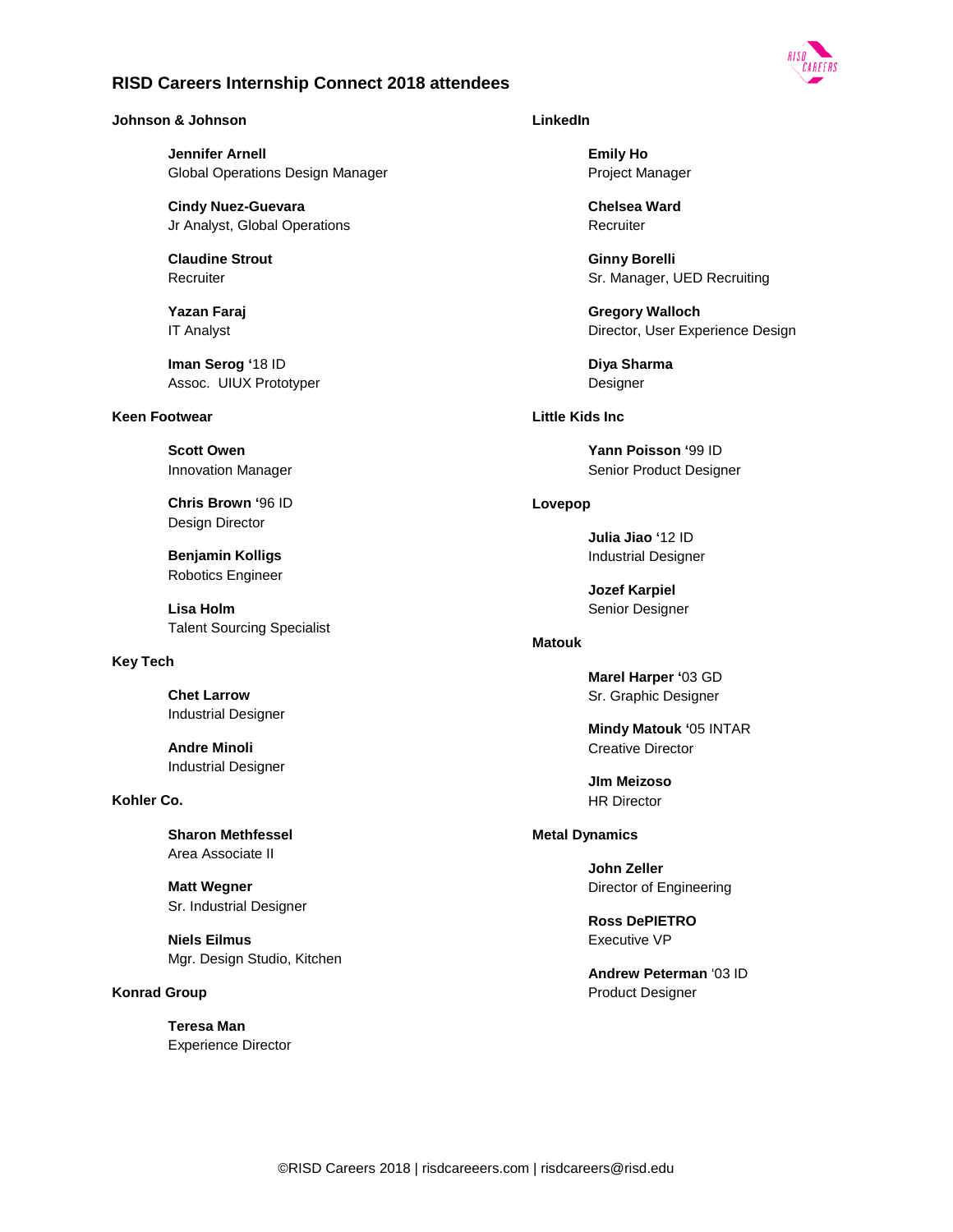

### **MIT Bootcamps**

**Erdin Beshimov**  MIT Lecturer

**Olivia Koziol**  Administrative Ass.

**Thomas Pazerghi**  Program Manager

#### **Mobile Pixels Inc**

**Jack Yao**  CEO

### **Native Design**

**Tate Sager '**15 ID UX Designer

**Val Varshavsky**  Financial Controller

**Neoscape, Inc.**

**Ali Lindquist**  Design Director

**Mark Hickey**  Graphic Designer

**Ishaan Verma**  Graphic Designer

### **newportFILM**

**Brendan Keogh**  Office & Events Coordinator

**Steve Morotta**  Events Coordinator

## **O&G Studio, LLC**

**Sara Ossana '**05 IA Co-Owner

**Andrew Mau '**09 FD Designer

**Pagano Media, Inc**

**Joe Pagano**  President & Creative Director

### **Philips Healthcare**

**Mark Buchalter**  Design Manager

**Clare Jessey '**18 ID Digital Designer

**Prints of Orange**

**stefan jans**  CEO

**Charlotte Olsson Bauer**  Sales Rep

**Providence Children`s Museum**

**Maureen Bishop**  Volunteer Coordinator

**Amanda Howard**  Visitor Experience Supervisor

### **RISD Museum**

**Alexandra Poterack**  Associate Educator, Public and Academic Programs

**Alexandra Poterack**  Associate Educator, Public and Academic Programs

### **Robert A.M. Stern Architects**

**Matthew Solomon '**15 Arch Architectural Designer

**Maria Gabriela Carucci Alvarez '**17 Arch Architectural Designer

## **Samsonite**

**Janel Twogood**  Sr. Director of Design

**Amy Ward '**02 ID Sr. Designer

**Eric Galano Designer** 

**Leticia Suarez**  Sr. Designer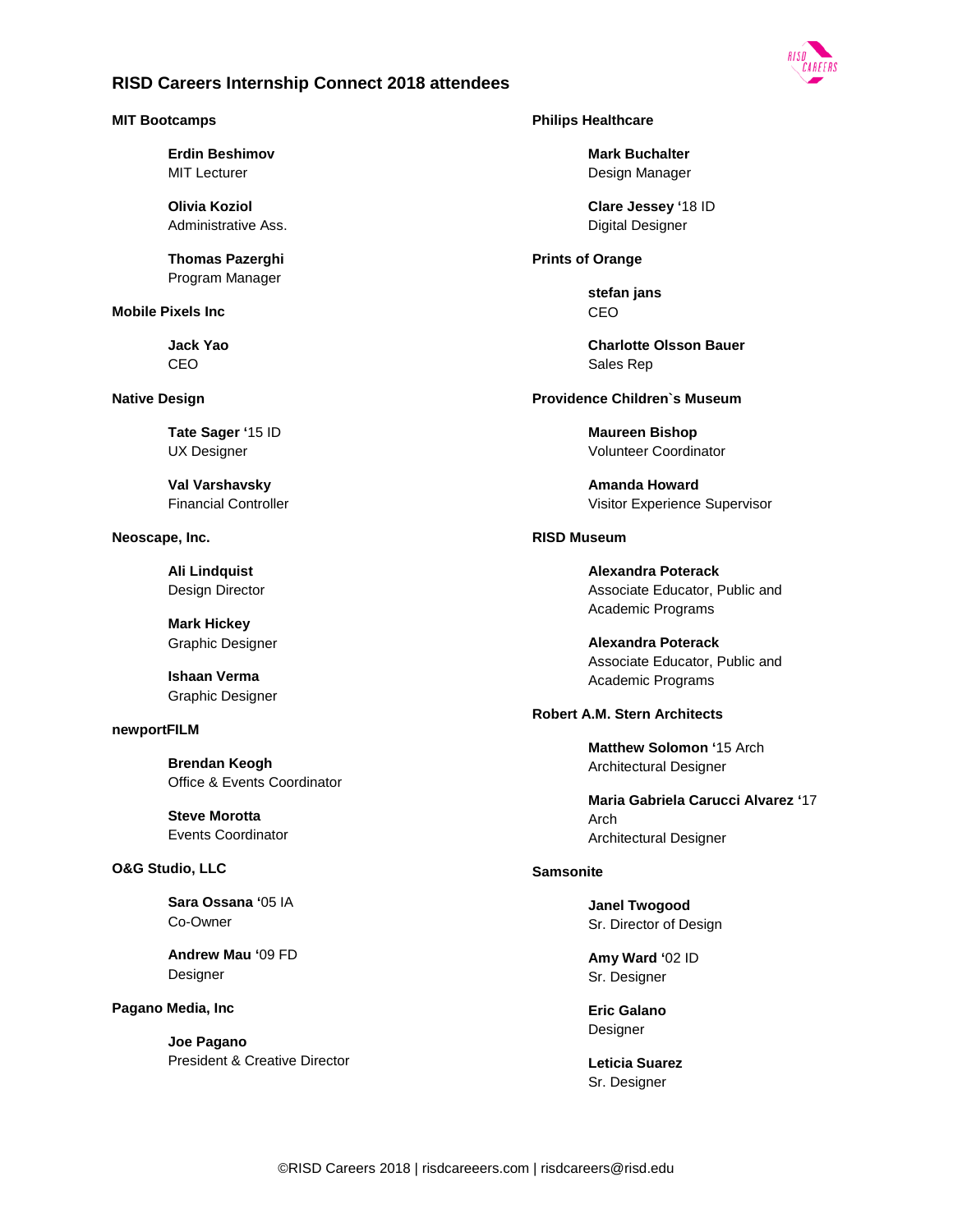

### **Sasaki Associates**

**Robert Sugar**  Architectural Designer

**Jake Parris**  Studio Assistant

**Julie Jaenicke**  Interior Designer

**Hanna Kim**  Architectural Designer

**Yujia Wang**  Landscape Artictect

### **Skip Hop**

**Ben Bearsch '**02 FD Design Director

**Jessica Podoshen**  Director of Creative Services

## **Sosolimited**

**Stephanie Smith**  Studio Manager

**Olivia Johnson**  Designer

## **Summer Infant**

**Paul Brown**  Product Design

**Mike Fusco**  Vice President Product Development

**Gabriel Lafalam**  Associate Product Designer, ID

**Katie Schusseim**  Associate Product Designer

**Tanja McGuckian**  Design Manager

**Arianna Serant**  Digital Designer

### **Teague**

**Sarah Strausborger**  Talent Acquisition Manager

**Sara Cecchini Recruiter** 

**The Children's Place**

**Toni Cirminiello**  Talent Acquisition Director

**Katie Prenderville**  Corporate Recruiter

**Tiffany and Company**

**Maria Duarte**  Senior Human Resources Representative

**Melinda Cakirer '**03 ID **Craftsperson** 

**Christine Kim '**10 J+M Jewelry Setter

**Valdese Weavers/Circa 1801**

**Jackie London Designer** 

### **VF Corporation**

**Rod Berg**  Director, Talent Acquisition, Design

**Vox Media / The Verge**

**Josh Laincz**  Senior Design Director

**Louis Hamwey**  Motion Designer

### **Wild Power Games**

**Ryan Lesser '**93 IL Founder